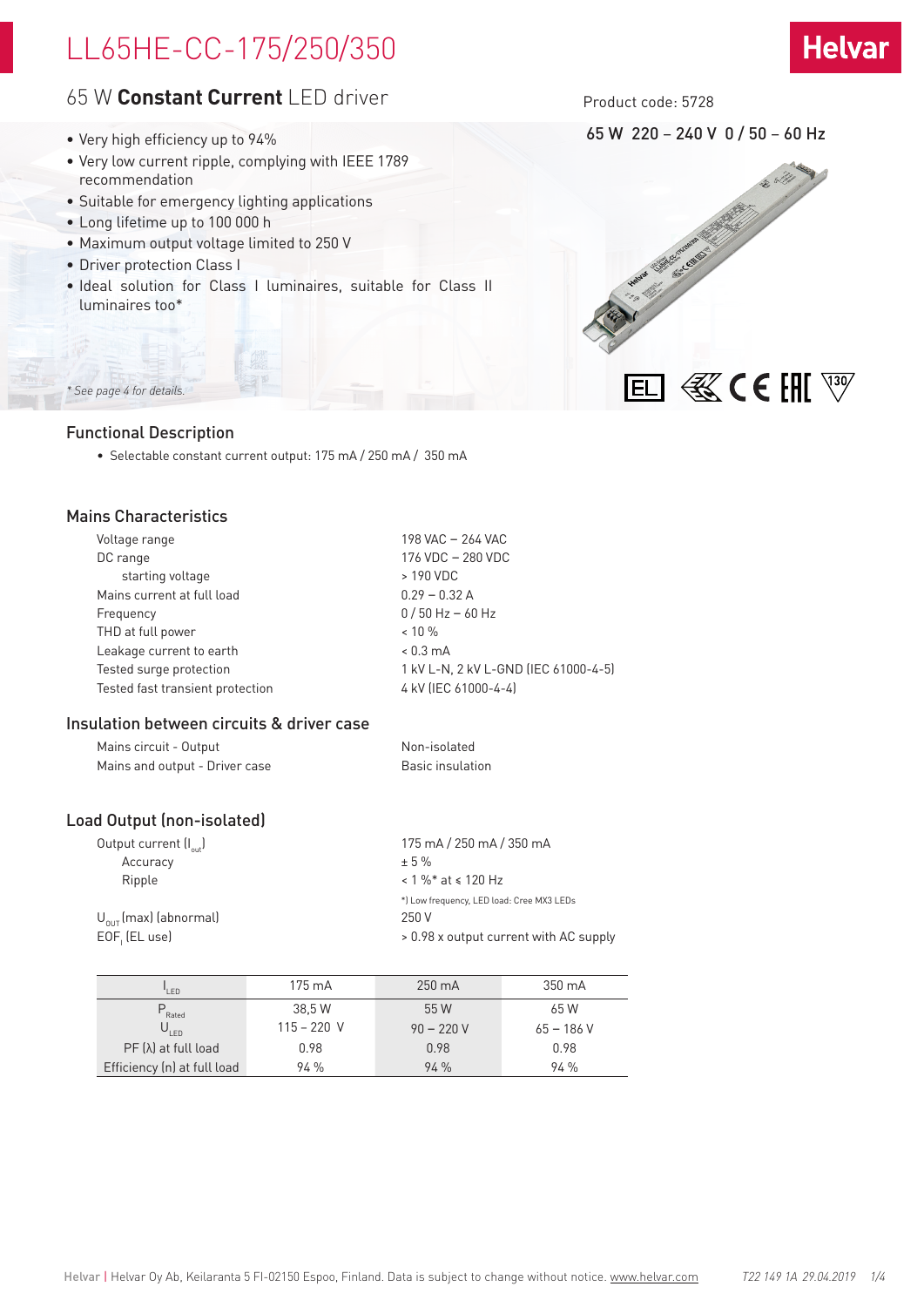# LL65HE-CC-175/250/350

# Operating window



## Driver performance



$$
100\,000\,h_{\text{at}}
$$

$$
\begin{array}{c} \n70\ 000\ \text{h, at}\ \text{t}_{\text{c}} = 70\ \text{°C} \\ \n50\ 000\ \text{h, at}\ \text{t}_{\text{c}} = 75\ \text{°C} \n\end{array}
$$

\*) For other than independent use, higher t<sub>a</sub> of the controlgear possible as long as highest allowed t<sub>c</sub> point temperature is not exceeded

## Quantity of drivers per miniature circuit breaker 16 A Type C

|         | Based on inrush current $I_{\text{peak}}$ Typ. peak inrush current $I_{\text{peak}}$ | 1/2 value time. $\Delta t$ | Calculated energy, $I_{\text{peak}}^2 \Delta t$ |
|---------|--------------------------------------------------------------------------------------|----------------------------|-------------------------------------------------|
| 48 pcs. | 33 A                                                                                 | 162 us                     | $0.128 A^2s$                                    |

CONVERSION TABLE FOR OTHER TYPES OF MINIATURE CIRCUIT BREAKER



### CONTINOUS CURRENT

Total continous current of the drivers and installation environment must always be considered and taken into calculations when installing drivers behind miniature circuit breaker. Example calculation of total drivers amount limited by continous current:  $I_{\text{cont}} = (16 \text{ A} (I_{\text{nom,Ta}}) / \text{``nominal mains current with full})$ load") x 0.76). This calculation is an example according to recommended precautions due to multiple adjacent circuit breakers (> 9 MCBs) and installation environment (T $_{\rm s}$  30 degrees); variables may vary according to the use case. Both inrush current and continous current calculations are based on ABB S200 series circuit breakers. More specific information in ABB series S200 circuit breaker documentation.

NOTE! Type C MCB's are strongly recommended to use with LED lighting. Please see more details in "MCB information" document in each driver product page in "downloads & links" section.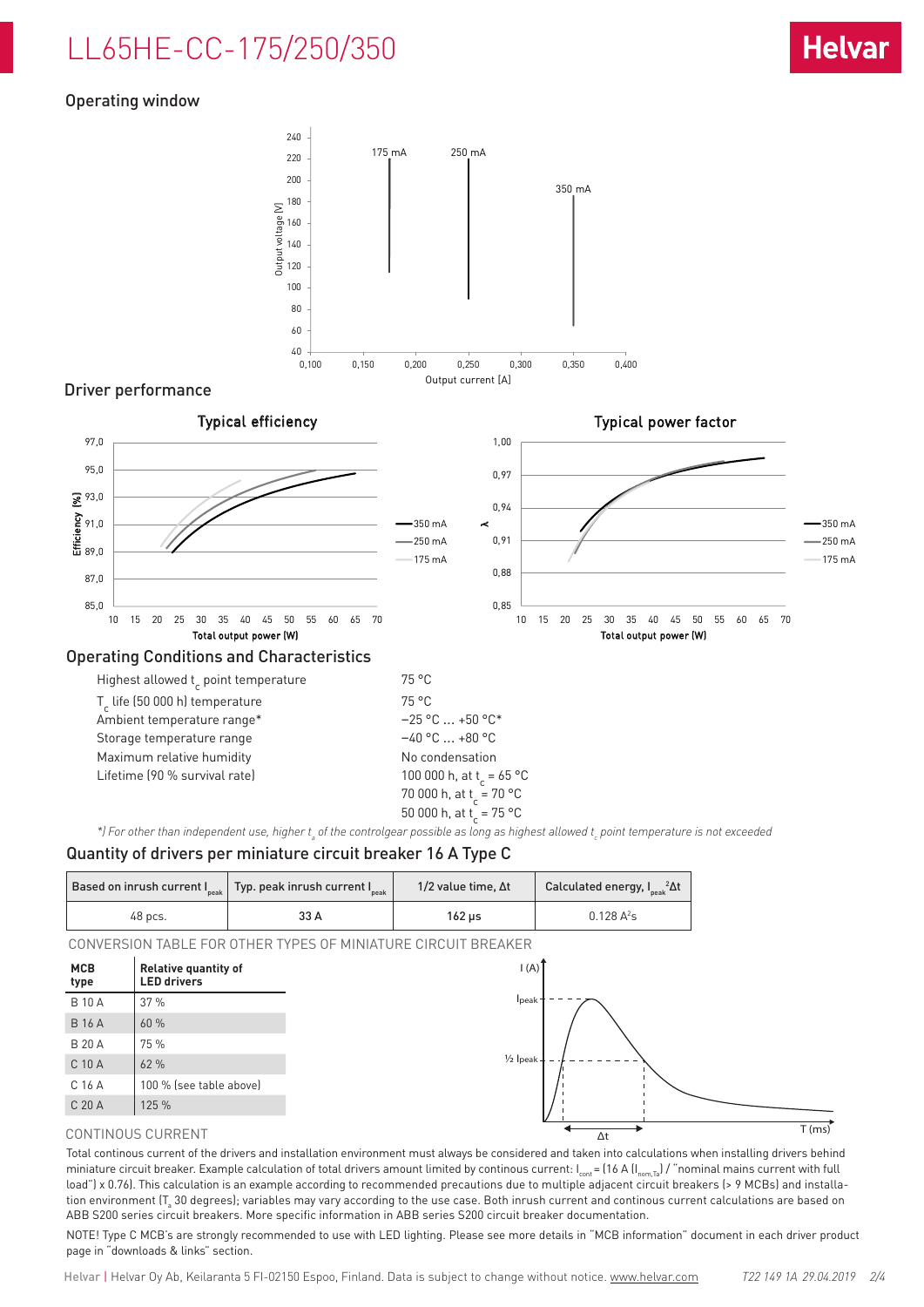# LL65HE-CC-175/250/350



## Connections and Mechanical Data

| Wire size                         | 0.5 <sub>m</sub> |
|-----------------------------------|------------------|
| Wire type                         | Solid            |
| Wire insulation                   | Accor            |
| Maximum driver to LED wire length | $1.5 \text{ m}$  |
| Weight                            | 187 q            |
| IP rating                         | IP20             |
|                                   |                  |

 $0.5$  mm<sup>2</sup> – 1.5 mm<sup>2</sup> Solid core and fine-stranded According to EN 60598

# **Connections**



# Dimensions (mm) 270  $\mathscr{C}$ 51 ⊕  $\supset$ €  $\subset$ € 30 4.5 270

280